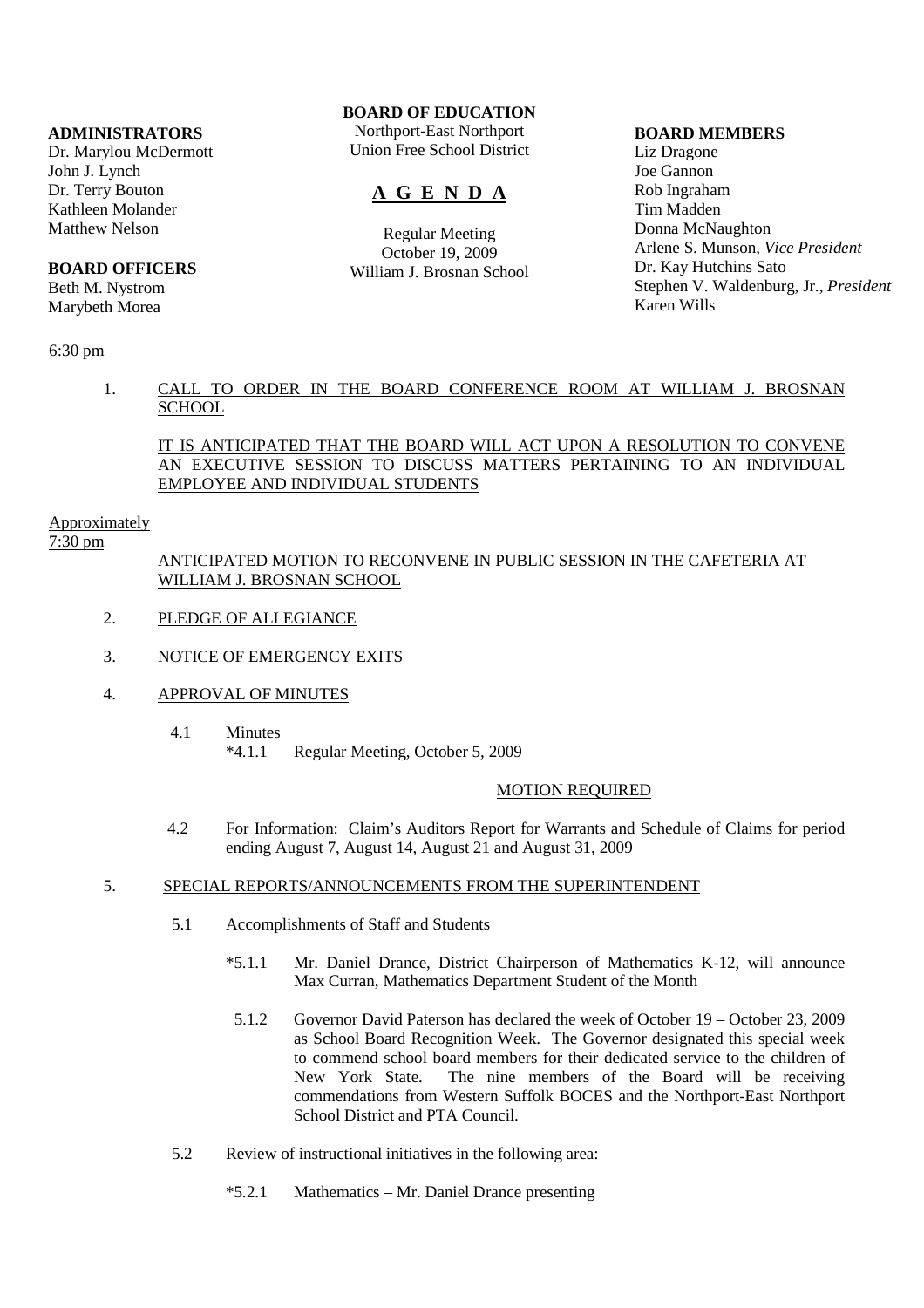#### \*5.3 For Information: Upcoming Meetings

#### 6. COMMUNICATIONS

*Please Note: This is the opportunity for persons who had written letters to the Board to speak to the Board regarding the issues raised in their communications. Speakers are asked to keep their comments brief, and to speak for no longer than 5 minutes.*

 \*6.1 Letter from Mr. and Mrs. Cusack, et al, to the Board of Education, received October 1, 2009, re: high school bus service mileage.

### 7. PUBLIC PARTICIPATION

*Please Note: Community members are invited to share their questions, comments, or concerns with the school board. When speaking, citizens should state their name and address for the record and limit their presentation to 5 minutes. Where possible, the board will answer factual questions immediately. A written response may be provided when information is not available. If a response would involve discussion of board policy or decisions which might be of interest to citizens not present at the meeting, the board may place the item on a future meeting agenda*.

### 8. SUPERINTENDENT'S REPORT, GENERAL - FOR BOARD ACTION

8.1 Recommendation to approve the following Personnel Schedules:

| $*8.1.1$ | Schedule A | $\sim$ $-$ | Certified Staff                |
|----------|------------|------------|--------------------------------|
| $*8.1.2$ | Schedule B | $\sim$     | Non-Instructional Staff        |
| $*8.1.3$ | Schedule C | $\sim$     | <b>Salary Transfers</b>        |
| $*8.1.4$ | Schedule D | $\equiv$   | Extra Pay                      |
| $*8.1.5$ | Schedule J |            | Committee on Special Education |

#### MOTION REQUIRED

### 9. SUPERINTENDENT'S REPORT, FINANCIAL - FOR BOARD ACTION

- 9.1 Recommendation to authorize the administration to apply for the following Suffolk's Edge Teacher Center Grants:
	- \*9.1.1 \$507.00 to be used to form a parent/teacher collegial circle using the text, *7 Keys to Comprehension – How to Help your Kids Read It and Get It!*
	- \*9.1.2 \$1,496.47 to be used to create a sustainable and environmentally-friendly vegetable garden and hands-on outdoor classroom starting with the spring 2010 growing season
	- \*9.1.3 \$1,500.00 to be used to institute a classroom library of books for students to check-out and read independently in order to have access to current high-interest titles that will capture their attention and inspire their love of reading
	- \*9.1.4 \$1,500.00 to be used to fund supplies for activities for the East Northport Middle School Environmental Team Club.

#### MOTION REQUIRED

- 9.2 Recommendation to approve the following donations to the District:
	- 9.2.1 \$2,529.00 from the Music Department of the Northport-East Northport School